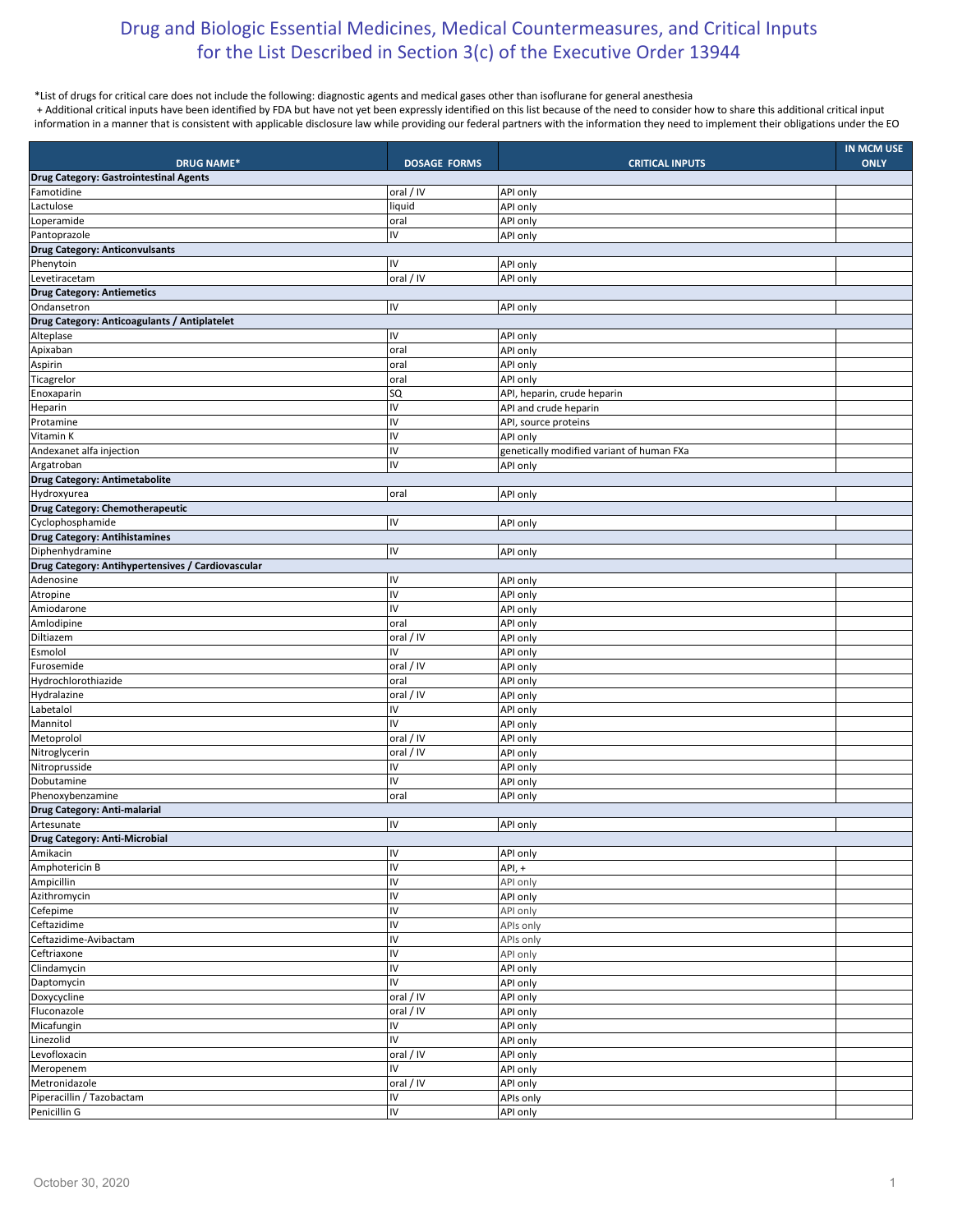| <b>DRUG NAME*</b>                                                   | <b>DOSAGE FORMS</b>   | <b>CRITICAL INPUTS</b>                                   | <b>IN MCM USE</b><br><b>ONLY</b> |  |
|---------------------------------------------------------------------|-----------------------|----------------------------------------------------------|----------------------------------|--|
| Rifampin                                                            | IV                    | API only                                                 |                                  |  |
| Trimethoprim/Sulfamethoxazole                                       | oral                  | APIs only                                                |                                  |  |
| Vancomycin                                                          | oral / IV             | API only                                                 |                                  |  |
| Voriconazole                                                        | IV                    | API, +                                                   |                                  |  |
| Tobramycin Ophthalmic solution 0.3%                                 | solution / topical    | API only                                                 |                                  |  |
| Drug Category: Psychiatric Agents                                   |                       |                                                          |                                  |  |
| Haloperidol                                                         | IM                    | API only                                                 |                                  |  |
| Benztropine                                                         | oral / IV             | API only                                                 |                                  |  |
| Olanzapine                                                          | oral                  | API only                                                 |                                  |  |
| <b>Drug Category: Antipyretics</b>                                  |                       |                                                          |                                  |  |
| Acetaminophen                                                       | oral                  | API only                                                 |                                  |  |
| Ibuprofen                                                           | oral                  | API only                                                 |                                  |  |
| <b>Drug Category: Analgesics</b>                                    |                       |                                                          |                                  |  |
| Codeine                                                             | liquid                | API only                                                 |                                  |  |
| Fentanyl                                                            | IV                    | API only                                                 |                                  |  |
| Hydromorphone                                                       | oral / IV             | API only                                                 |                                  |  |
| Morphine                                                            | IV / elixir           | API only                                                 |                                  |  |
| Lidocaine/Epinephrine                                               | solution for SQ local | APIs only                                                |                                  |  |
| Drug Category: Antiseptics / Disinfectants                          |                       |                                                          |                                  |  |
| Chlorhexidine                                                       | solution / topical    | API only                                                 |                                  |  |
| Povidone-Iodine 10% Solution                                        | solution              | <b>API only</b>                                          |                                  |  |
| Topical/surface alcohol-based sanitizers                            | topical               | API only                                                 |                                  |  |
| <b>Drug Category: Antivirals</b>                                    |                       |                                                          |                                  |  |
| Acyclovir                                                           | IV                    | API only                                                 |                                  |  |
| Valganciclovir                                                      | oral                  | API only                                                 |                                  |  |
| Foscarnet                                                           | IV                    | API only                                                 |                                  |  |
| Oseltamivir                                                         | oral / liquid         | API only                                                 |                                  |  |
| Peramivir                                                           | IV                    | API only                                                 |                                  |  |
| Darunavir/cobicistat                                                | oral                  | APIs only                                                |                                  |  |
| Drug Category: Ophthalmic / Glaucoma                                |                       |                                                          |                                  |  |
| Timolol Maleate Ophthalmic Solution 0.5%                            | solution              | API only                                                 |                                  |  |
| <b>Drug Category: Pulmonary</b>                                     |                       |                                                          |                                  |  |
| Albuterol                                                           | MDI / NEB             | NEB: API only<br>MDI: API, critical device components, + |                                  |  |
|                                                                     |                       | NEB: API only                                            |                                  |  |
| Ipratropium Bromide                                                 | MDI / NEB             | MDI: API, critical device components, +                  |                                  |  |
| N-acetylcysteine                                                    | IV Solution           | API only                                                 |                                  |  |
| Surfactant                                                          | solution              | API only                                                 |                                  |  |
|                                                                     |                       |                                                          |                                  |  |
| Drug Category: Chemotherapy / Immunosuppressants / Immunomodulators |                       |                                                          |                                  |  |
| Tacrolimus                                                          | oral                  | API, +                                                   |                                  |  |
| Mycophenolate Mofetil                                               | oral / suspension     | API only                                                 |                                  |  |
| Drug Category: human granulocyte colony-stimulating factor          |                       |                                                          |                                  |  |
| Filgrastim                                                          | SQ                    | API only                                                 |                                  |  |
| Drug Category: Anticholinergic Secretions                           |                       |                                                          |                                  |  |
| Glycopyrrolate                                                      | IV                    | API only                                                 |                                  |  |
| <b>Drug Category: Dialysis Agents</b>                               |                       |                                                          |                                  |  |
| Continuous Renal Replacement Solution                               | solution              | API only                                                 |                                  |  |
| <b>Drug Category: Glycemic Control</b>                              |                       |                                                          |                                  |  |
| Glargine                                                            | SQ                    | API and master cell bank storage                         |                                  |  |
| Insulin regular                                                     | IV                    | API and master cell bank storage                         |                                  |  |
| Dextrose 50% Injection                                              | IV                    | API only                                                 |                                  |  |
| <b>Drug Category: Paralytics</b><br>Cisatracurium                   | IV                    |                                                          |                                  |  |
| Rocuronium                                                          | <b>IV</b>             | API only<br>API only                                     |                                  |  |
| Vecuronium                                                          | IV                    | API only                                                 |                                  |  |
| Succinylcholine                                                     | IV                    | API only                                                 |                                  |  |
| <b>Drug Category: Reversal Agents</b>                               |                       |                                                          |                                  |  |
| Glucagon                                                            | IV                    | API only                                                 |                                  |  |
| Flumazenil                                                          | IV                    | API only                                                 |                                  |  |
| Methylene Blue                                                      | IV                    | API only                                                 |                                  |  |
| Naloxone                                                            | IV                    | API only                                                 |                                  |  |
| Sugammadex                                                          | IV                    | API only                                                 |                                  |  |
| Fomepizole                                                          | IV                    | API only                                                 |                                  |  |
| Drug Category: Sedatives / Hypnotics                                |                       |                                                          |                                  |  |
| Dexmedetomidine                                                     | IV                    | API only                                                 |                                  |  |
| Etomidate                                                           | <b>N</b>              | API only                                                 |                                  |  |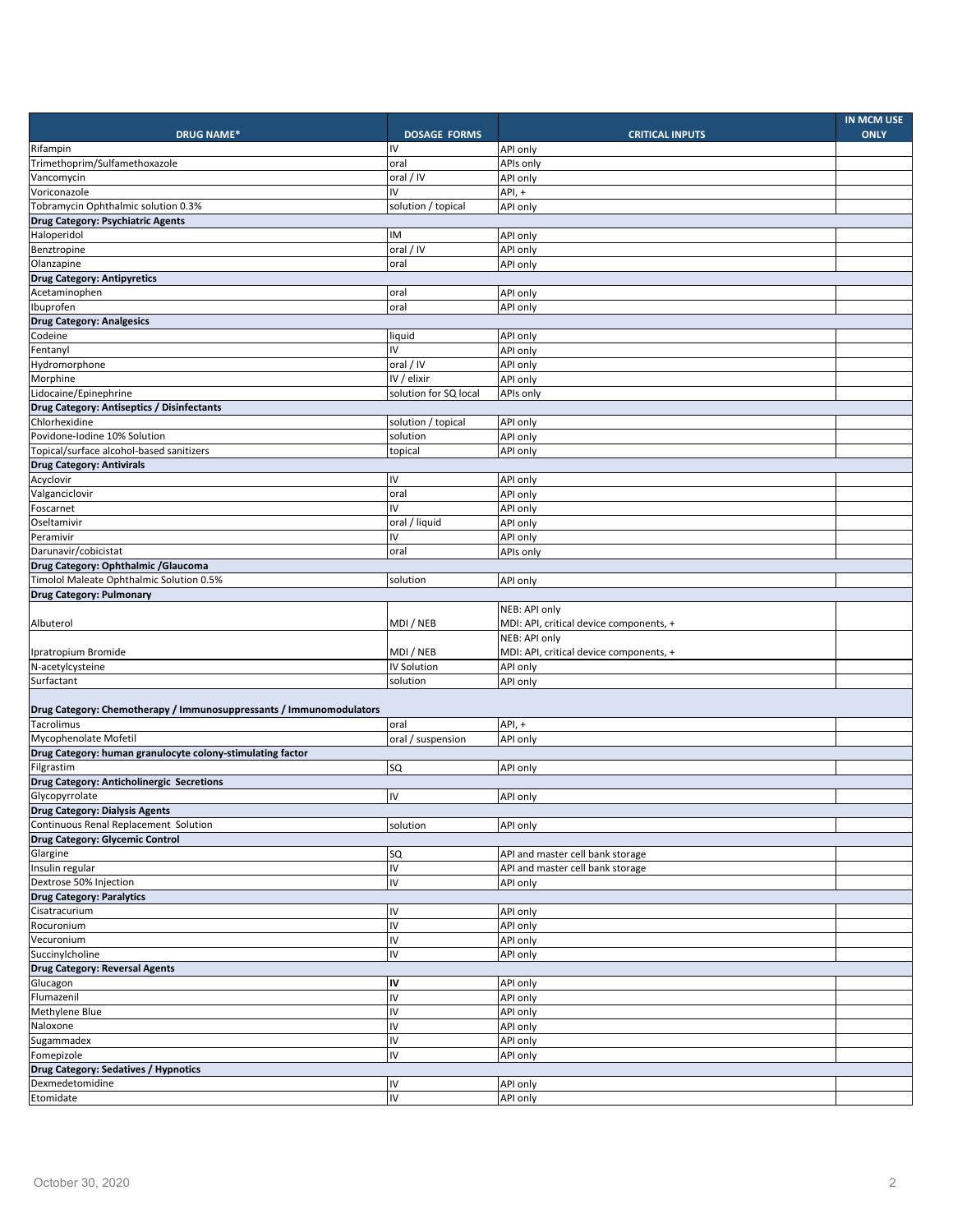| <b>DRUG NAME*</b>                                               | <b>DOSAGE FORMS</b>    |                      | <b>CRITICAL INPUTS</b>                                                    | IN MCM USE<br><b>ONLY</b> |
|-----------------------------------------------------------------|------------------------|----------------------|---------------------------------------------------------------------------|---------------------------|
| Ketamine                                                        | IV                     | API only             |                                                                           |                           |
| Lorazepam                                                       | IV                     | API only             |                                                                           |                           |
| Midazolam                                                       | IV / IM                | API only             |                                                                           |                           |
| Propofol                                                        | IV                     | API, +               |                                                                           |                           |
| <b>Drug Category: Anesthetic</b>                                |                        |                      |                                                                           |                           |
| Isoflurane                                                      | gas                    | API only             |                                                                           |                           |
| Drug Category: Malignant Hyperthermia                           |                        |                      |                                                                           |                           |
| Dantrolene                                                      | IV                     | API only             |                                                                           |                           |
| <b>Drug Category: Steroids</b>                                  |                        |                      |                                                                           |                           |
| Dexamethasone                                                   | IV                     | API only             |                                                                           |                           |
| Hydrocortisone                                                  | oral / IV              | API only             |                                                                           |                           |
| Methylprednisolone                                              | IV                     | API only             |                                                                           |                           |
| <b>Drug Category: Endocrine</b>                                 |                        |                      |                                                                           |                           |
| Levothyroxine<br>Propylthiouracil                               | IV                     | API only             |                                                                           |                           |
|                                                                 | oral<br>IV             | API only             |                                                                           |                           |
| Zoledronic acid                                                 | IV                     | API only<br>API only |                                                                           |                           |
| Desmopressin acetate<br><b>Drug Category: Vaccines</b>          |                        |                      |                                                                           |                           |
|                                                                 |                        |                      |                                                                           |                           |
| <b>Rabies Vaccine</b>                                           | ΙM                     |                      | Rabies Virus Strain Flury Lep Antigen, or Virus strain PM-1503-3M Antigen |                           |
| <b>Tetanus Vaccine</b>                                          | IM                     |                      | Clostridium tetani toxoid antigen                                         |                           |
| <b>Drug Category: Vasopressors</b>                              |                        |                      |                                                                           |                           |
| Epinephrine                                                     | IV / prefilled syringe |                      | API, autoinjector (4 applications)                                        |                           |
| Norepinephrine                                                  | IV                     | API only             |                                                                           |                           |
| Phenylephrine                                                   | IV                     | API only             |                                                                           |                           |
| Vasopressin                                                     | IV                     | API only             |                                                                           |                           |
| Drug Category: Volume Expanders                                 |                        |                      |                                                                           |                           |
| Dextrose 5% Water                                               | IV                     | API only             |                                                                           |                           |
| Dextrose 10% Water                                              | IV                     | API only             |                                                                           |                           |
| Lactated Ringers (LR)                                           | IV                     | API only             |                                                                           |                           |
| Sodium Chloride 0.45%                                           | IV                     | API only             |                                                                           |                           |
| Sodium Chloride 0.9%                                            | IV                     | API only             |                                                                           |                           |
| Sodium Chloride 3%                                              | IV                     | API only             |                                                                           |                           |
| <b>Drug Category: Additives</b>                                 |                        |                      |                                                                           |                           |
| Calcium Gluconate                                               | IV                     | API only             |                                                                           |                           |
| Magnesium Sulfate                                               | IV                     | API only             |                                                                           |                           |
| Potassium Chloride                                              | oral / IV              | API only             |                                                                           |                           |
| Sodium bicarbonate 5% injection                                 | IV                     | API only             |                                                                           |                           |
| Thiamine                                                        | IV                     | API only             |                                                                           |                           |
| Cyanocobalamin 1000 mcg ml                                      | IM<br>IV               | API only             |                                                                           |                           |
| Sodium Phosphate<br><b>Drug Category: Nutrition</b>             |                        | API only             |                                                                           |                           |
| Intralipid 20%                                                  | IV                     | API, +               |                                                                           |                           |
| Trophamine (AA for infants)                                     | IV                     | API only             |                                                                           |                           |
| Zinc                                                            | IV                     | API only             |                                                                           |                           |
| Cupric Chloride                                                 | IV                     | API only             |                                                                           |                           |
| Drug Category: Other                                            |                        |                      |                                                                           |                           |
| Octreotide                                                      | IV                     | $API, +$             |                                                                           |                           |
| Hemin for injection                                             | IV                     |                      | Hemin from processed red blood cells                                      |                           |
| Anticoagulants in Blood Bags and storage solutions              | IV                     |                      | Citrate, phosphate, dextrose, adenine                                     |                           |
| Drug Category: Blood and Blood Products                         |                        |                      |                                                                           |                           |
| Source plasma                                                   | further mfr            |                      | Human plasma                                                              |                           |
| Transfusable Blood Components: WB, RBC, Platelets, Plasma, Cryo | IV                     |                      | Human venous blood                                                        |                           |
| S/D Plasma (Octaplas)                                           | IV                     |                      | Pooled human plasma                                                       |                           |
| <b>Drug Category: Fractionated Plasma Products</b>              |                        |                      |                                                                           |                           |
| Albumin                                                         | IV                     |                      | Pooled human plasma                                                       |                           |
| C-1 esterase inhibitor                                          | IV                     |                      | Pooled human plasma, or milk of transgenic rabbits                        |                           |
| Factor VII, VIII, X, XIII products                              | IV                     |                      | Pooled human plasma or recombinant DNA technology                         |                           |
| <b>Activated Factor VII</b>                                     | IV                     |                      | Pooled human plasma or recombinant DNA technology                         |                           |
| von Willebrand Factor                                           | IV                     |                      | Pooled human plasma or recombinant DNA technology                         |                           |
| Protein C                                                       | IV                     |                      | Pooled human plasma or recombinant DNA technology                         |                           |
| Antithrombin                                                    | IV                     |                      | Pooled human plasma or recombinant DNA technology                         |                           |
| Anti-inhibitor coagulant complex                                | IV                     |                      | Pooled human plasma or recombinant DNA technology                         |                           |
|                                                                 | topical / intra-       |                      |                                                                           |                           |
| Fibrin sealant products                                         | operative<br>IV        |                      | Fibrinogen Human, Human Thrombin                                          |                           |
| Prothrombin complex concentrate<br>Fibrinogen products          | IV                     |                      | Human Source Plasma<br>Human plasma-derived fibrinogen concentrate        |                           |
|                                                                 |                        |                      |                                                                           |                           |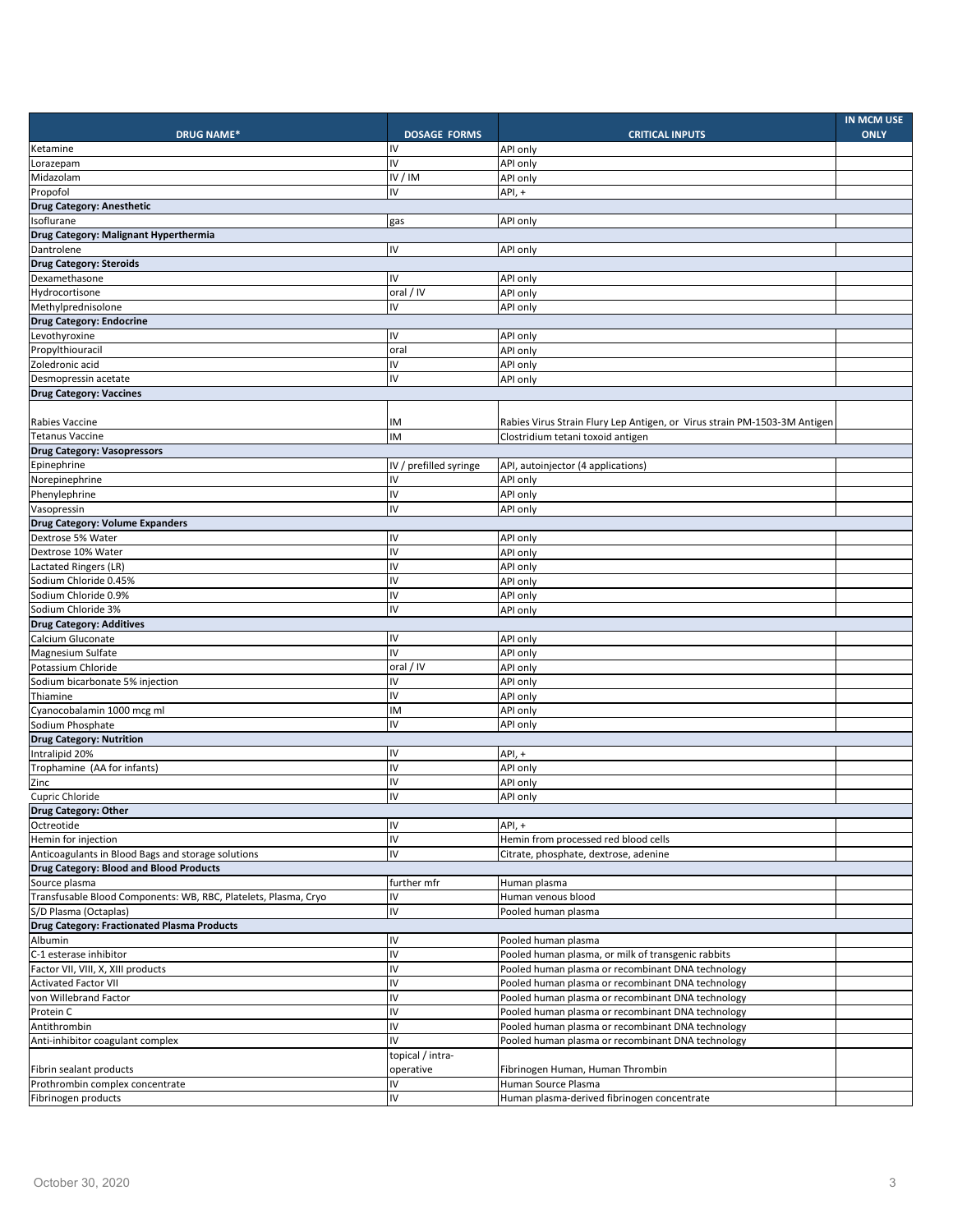| <b>DRUG NAME*</b>                                                             | <b>DOSAGE FORMS</b> | <b>CRITICAL INPUTS</b>                                                  | IN MCM USE<br><b>ONLY</b> |
|-------------------------------------------------------------------------------|---------------------|-------------------------------------------------------------------------|---------------------------|
|                                                                               |                     | Prothrombin and thromboplastin of bovine origin; human coagulation      |                           |
|                                                                               |                     | protein produced through recombinant DNA technology; or pooled          |                           |
| Thrombin products                                                             | I۷                  | human plasma                                                            |                           |
| Drug Category: Immune Globulins                                               |                     |                                                                         |                           |
|                                                                               |                     |                                                                         |                           |
| Immune Globulin                                                               |                     | IV / IM / subcutaneous   Pooled human plasma, immunoglobulin G          |                           |
| <b>Drug Category: Hyperimmune Globulins</b>                                   |                     |                                                                         |                           |
|                                                                               |                     | Pooled human plasma from persons who were immunized with                |                           |
| Botulism immune globulin                                                      | I۷                  | recombinant botulinum vaccine for serotypes A and B                     |                           |
| Rabies immune globulin                                                        | IV                  | Plasma from human donors immunized with rabies vaccine                  |                           |
| Tetanus immune globulin                                                       | IV                  | Plasma of human donors immunized with tetanus toxoid                    |                           |
| <b>Drug Category: Animal-Derived IG Products</b>                              |                     |                                                                         |                           |
|                                                                               |                     | Immunoglobulin G, obtained by immunization of rabbits with human        |                           |
| Anti-thymocyte globulin products                                              | I٧                  | thymocytes                                                              |                           |
| Black widow spider anti-venin (Latrodectus mactans)                           | IV                  | Normal horse serum from immunized horses                                |                           |
|                                                                               |                     | Purified F(ab')2 plus F(ab')2-related immune globulin fragments derived |                           |
| Botulism Antitoxin Heptavalent (A, B, C, D, E, F, G) Equine                   | I۷                  | from equine plasma                                                      |                           |
|                                                                               |                     |                                                                         |                           |
| Centruroides Immune Fab (scorpion)                                            | I۷                  | Plasma of horses immunized with venom of 4 species of scorpions         |                           |
|                                                                               |                     | Plasma from horses immunized with venom of North American               |                           |
| Crotalidae Immune Fab (North American rattlesnakes)                           | I۷                  | rattlesnake                                                             |                           |
|                                                                               |                     | Immune globulins obtained from healthy sheep immunized with North       |                           |
| Crotalidae Polyvalent Immune Fab (rattlesnake, water moc, cottonmouth)        | IV                  | American snake venom (multi)                                            |                           |
|                                                                               |                     | Plasma from horses immunized with North American Coral Snake (Eastern   |                           |
| Coral Snake Antivenom (antivenin) (Micrurus fulvius)                          | I۷                  | Coral & Texas Coral Snakes)                                             |                           |
|                                                                               |                     | Immune globulin fragments from blood of healthy sheep immunized with    |                           |
| Digi Immune Fab (digoxin)                                                     | I۷                  | digoxin derivative                                                      |                           |
| Drug Category: Unapproved Drugs Initiative                                    |                     |                                                                         |                           |
| Potassium Iodide - OTC for Radiation Emergency but also could be used thyroid |                     | API only                                                                |                           |
| storm                                                                         | oral solution       |                                                                         |                           |
| Activated charcoal - not approved                                             | oral                |                                                                         |                           |
| Selenium                                                                      | IV                  | Neonate selenium deficiency                                             |                           |
| Drug Category: Chemical Threat MCMs                                           |                     |                                                                         |                           |
| Atropine Al                                                                   | IM                  | API and Autoinjector                                                    | x                         |
| Diazepam                                                                      | IM or IV            | API only                                                                | x                         |
| Dual chamber atropine/pralidoxime AI - See Antidote Treatment Nerve Agent     |                     |                                                                         |                           |
| Autoinjector (ATNAA - DoD) and DuoDote (civilian)                             | IM                  | APIs and Autoinjector                                                   | x                         |
| Hydroxocobalamin                                                              | IV                  | API only                                                                | x                         |
| Naloxone HCl AI                                                               | IM                  | API and Autoinjector                                                    | x                         |
| Pralidoxime chloride & Al                                                     | IM or IV            | API and Autoinjector                                                    | x                         |
| Pyridostigmine bromide                                                        | oral (30 mg)        | API only                                                                | x                         |
| Sodium nitrite                                                                | IV                  | API only                                                                | x                         |
| Sodium thiosulfate                                                            | IV                  | API only                                                                | x                         |
| Drug Category: Radiologic-Nuclear Threat MCMs                                 |                     |                                                                         |                           |
| Calcium diethylenetriamine pentaacetate (DTPA)                                | IV                  | API only                                                                | x                         |
| Ferric Hexacyanoferrate (Prussian blue; Radiogardase)                         | oral                | API only                                                                | x                         |
| Pegfilgrastim (Neulasta)                                                      | SЦ                  | API, master cell bank storage, +                                        | x                         |
| Sargramostim (Leukine)                                                        | SQ                  | API only                                                                | x                         |
| Zinc diethylenetriamine pentaacetate (DTPA)                                   | IV                  | API only                                                                | x                         |
| Hematopoietic Progenitor Cells- Cord Blood (HPC-C)                            | injectable          | Human Cord Blood                                                        | x                         |
| Drug Category: Biological Threat MCMs                                         |                     |                                                                         |                           |
| Amoxicillin                                                                   | liquid / oral       | API only                                                                | x                         |
| Ciprofloxacin HCl                                                             | liquid / oral       | API only                                                                | x                         |
| Imipenem                                                                      | IV                  | API only                                                                | x                         |
| Levofloxacin                                                                  | liquid              | API only                                                                | x                         |
| Moxifloxacin HCl                                                              | oral / IV           | API only                                                                | x                         |
| Obiltoxaximab                                                                 | IV                  | API only and master cell bank storage                                   | x                         |
| Omadacycline                                                                  | oral / IV           | API only                                                                | x                         |
| Raxibacumab                                                                   | IV                  | API only and master cell bank storage                                   | x                         |
| Tecovirimat                                                                   | oral                | API only                                                                | x                         |
|                                                                               |                     | Human Adenovirus E Serotype 4 Strain CL-68578, Human Adenovirus B       |                           |
| Adenovirus Type 4 and Type 7 Vaccine, Live, Oral                              | injectable          | Serotype 7 Strain 55142 Antigen                                         | x                         |
|                                                                               |                     | Human plasma from donors who are immunized with Anthrax Vaccine         |                           |
| Anthrax Immune Globulin Intravenous                                           | injectable          | Adsorbed                                                                | x                         |
| Anthrax Vaccine, Adsorbed                                                     | injectable          | Bacillus anthracis Strain V770-NP1-R Antigens                           | x                         |
|                                                                               |                     | Plasma obtained from horses that have been immunized with specific      |                           |
| Botulism Antitoxin Heptavalent (A, B, C, D, E, F, G) Equine                   | injectable          | serotype of botulinum toxoid and toxin                                  | x                         |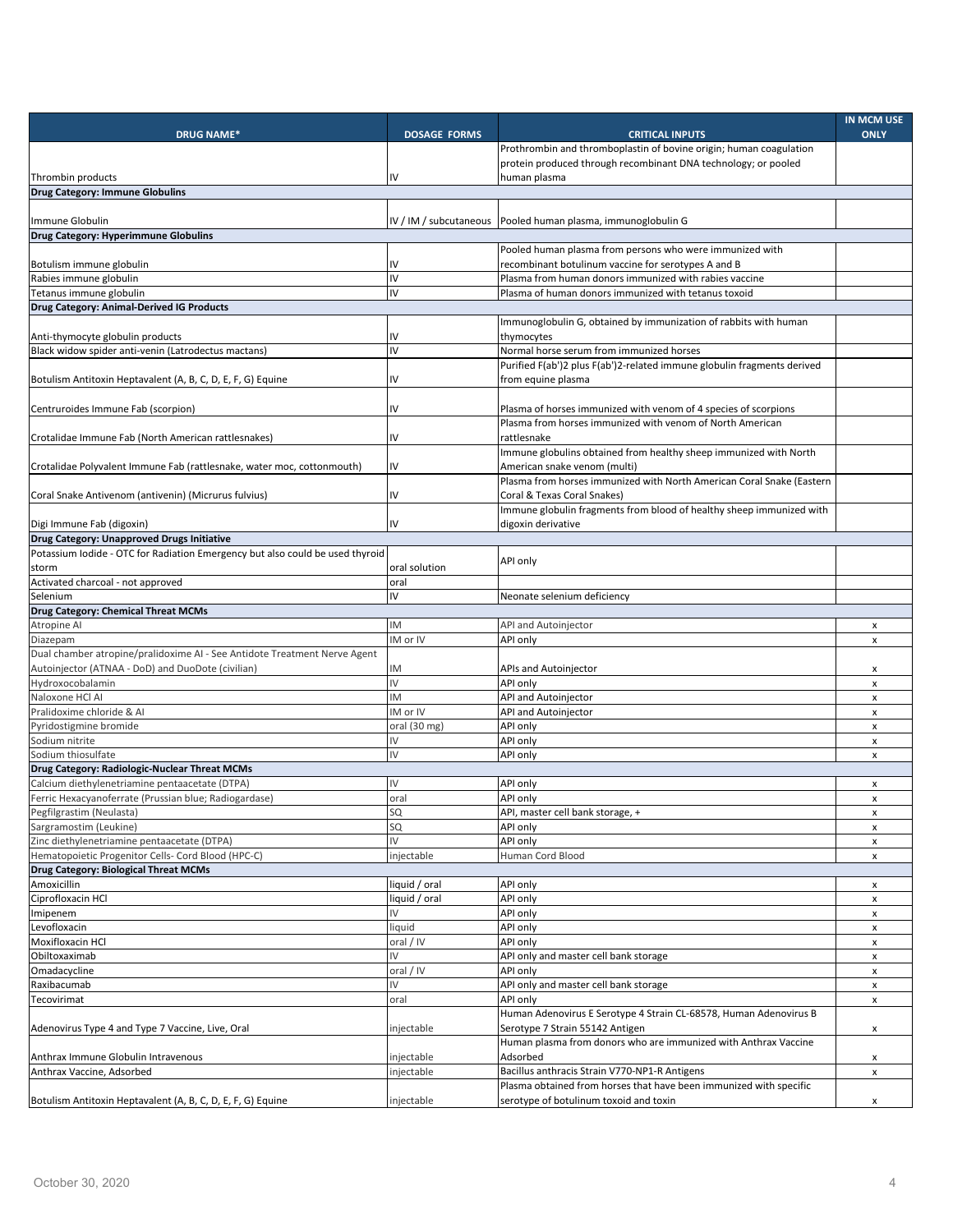|                                                                  |                     |                                                                            | <b>IN MCM USE</b> |
|------------------------------------------------------------------|---------------------|----------------------------------------------------------------------------|-------------------|
| <b>DRUG NAME*</b>                                                | <b>DOSAGE FORMS</b> | <b>CRITICAL INPUTS</b>                                                     | <b>ONLY</b>       |
|                                                                  |                     | Pooled human plasma from persons who were immunized with                   |                   |
| <b>Botulism Immune Globulin</b>                                  | injectable          | recombinant botulinum vaccine for serotypes A and B                        | x                 |
| Cholera Vaccine, Live Oral                                       | oral                | Vibrio cholerae CVD 103-HGR Strain Live Antigen                            | $\mathbf{x}$      |
| Dengue Tetravalent Vaccine, Live                                 | injectable          | Chimeric yellow fever dengue (CYD) virus serotypes 1, 2, 3, and 4          | X                 |
|                                                                  |                     |                                                                            |                   |
|                                                                  |                     | Recombinant viral vaccine consisting of a vesicular stomatitis virus (VSV) |                   |
|                                                                  |                     | backbone deleted for the VSV envelope glycoprotein and substituted with    |                   |
| Ebola Zaire Vaccine, Live                                        | injectable          | the envelope glycoprotein of the Zaire ebolavirus (Kikwit 1995 strain)     | x                 |
| Japanese Encephalitis Vaccine                                    | injectable          | Japanese Encephalitis Virus Strain SA 14-14-2 Antigen                      | X                 |
|                                                                  |                     | Modified Vaccinia Ankara-Bavarian Nordic (MVA-BN), an attenuated, non-     |                   |
| Smallpox and Monkeypox Vaccine, Live, Non-Replicating            | injectable          | replicating orthopoxvirus                                                  | x                 |
| Plague Vaccine                                                   | injectable          | Yersinia pestis organisms grown in artificial media                        | x                 |
| Smallpox (Vaccinia) Vaccine, Live                                | injectable          | Vaccinia Virus Strain New York Board of Health Live Antigen                | x                 |
| Typhoid Vi Polysaccharide Vaccine                                | injectable          | Salmonella Typhi TY2 VI Polysaccharide Antigen                             | x                 |
| Typhoid Vaccine Live, Oral Ty21a                                 | oral                | Salmonella typhi TY21A Live Antigen                                        | x                 |
| Vaccinia Immune Globulin Intravenous (Human)                     | injectable          | Human plasma containing antibodies to vaccinia virus                       | x                 |
| <b>Yellow Fever Vaccine</b>                                      | injectable          | Yellow Fever Virus Strain 17D-204 Live Antigen                             | X                 |
| Inmazeb                                                          | injectable          | APIs only and master cell bank storage                                     | x                 |
| Drug Category: Pandemic Influenza MCMs                           |                     |                                                                            |                   |
| Baloxavir marboxil                                               | oral                | API only                                                                   | x                 |
|                                                                  |                     | API, Diskhaler constituent parts including body, wheel, needle level, and  |                   |
|                                                                  |                     | mouthpiece tray, base foil laminate and aluminum lid foil constituting     |                   |
| Zanamivir                                                        | inhaled             | rotadisk, +                                                                | x                 |
|                                                                  |                     |                                                                            |                   |
|                                                                  |                     | Hemagglutinin (HA) of the influenza virus strain A/turkey/Turkey/1/2005    |                   |
| Influenza A (H5N1) Monovalent Vaccine Adjuvanted                 | injectable          | NIBRG-23, a reverse genetics-derived reference strain                      | x                 |
|                                                                  |                     | Hemagglutinin (HA) of the influenza virus strain A/Indonesia/05/2005       |                   |
| Influenza A (H5N1) Virus Monovalent Vaccine Adjuvanted           | injectable          | (H5N1)                                                                     | x                 |
|                                                                  |                     | H5N1 suspension formulated to contain hemagglutinin (HA) of                |                   |
| Influenza Virus Vaccine, H5N1                                    | injectable          | A/Vietnam/1203/2004 (H5N1, clade1)                                         | x                 |
| Drug Category: Burn and Blast Injuries                           |                     |                                                                            |                   |
| Bacitracin                                                       | topical             | API only                                                                   | X                 |
| Bacitracin / Polymyxin B                                         | ophthalmic          | API only                                                                   | x                 |
| Oxycodone HCl                                                    | oral                | API only                                                                   | X                 |
| Silvadene (silver sulfadiazine)                                  | topical             | API only                                                                   | x                 |
| Transfusable blood and blood components                          | injectable          | Human venous blood                                                         | X                 |
| Anticoagulants in Blood Bags and storage solutions               | injectable          | Citrate, Phosphate, Dextrose, Adenine                                      | X                 |
| Drug Category: COVID-19 (Material Threat Determination in place) |                     |                                                                            |                   |
| Tigecycline                                                      | IV                  | API only                                                                   | $\mathsf{x}$      |

Note: For additional information, please see the FDA web page, Executive Order 13944 List of Essential Medicines, MCMs, & Critical Inputs, at: https://www.fda.gov/about-fda/reports/executive-order-13944-list-essential-medicines-medical-countermeasures-and-critical-inputs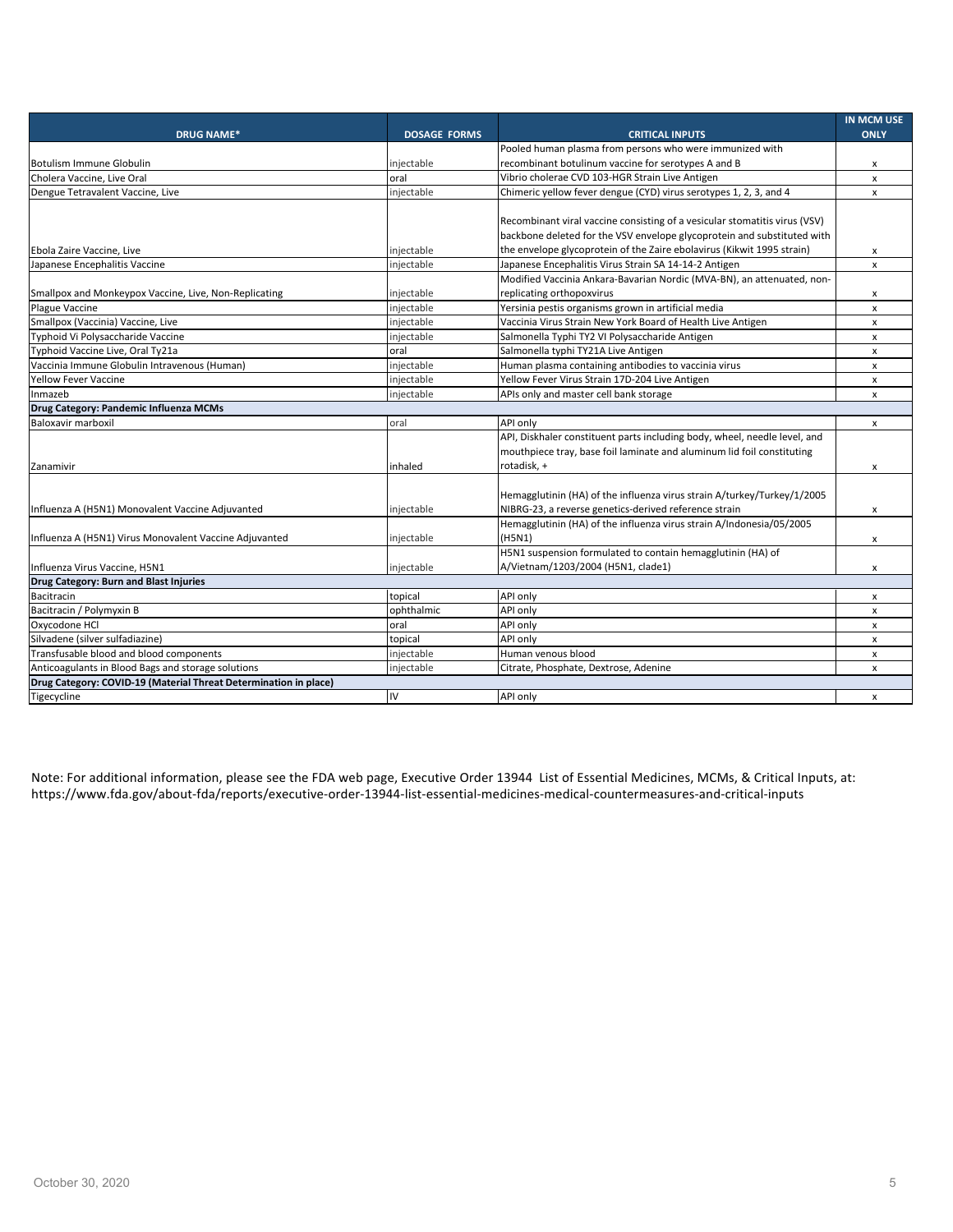## Device Medical Countermeasures and Critical Inputs for the List Described in Section 3(c) of the Executive Order 13944

| ProCode           | <b>Preferred Name</b>                                                     | <b>Critical Inputs</b>                                                                                            |
|-------------------|---------------------------------------------------------------------------|-------------------------------------------------------------------------------------------------------------------|
| <b>BTO</b>        | TUBE, TRACHEOSTOMY (W/WO CONNECTOR)                                       | Connectors, valves, balloon cuffs                                                                                 |
| <b>BTR</b>        | TUBE, TRACHEAL (W/WO CONNECTOR)                                           | Connectors, valves, balloon cuffs                                                                                 |
| CAW               | GENERATOR, OXYGEN, PORTABLE                                               | molecular sieve, oxygen sensor, pressure chamber, pneumatic valves, mechanical                                    |
| <b>DQA</b>        | <b>OXIMETER</b>                                                           | red and infrared LEDs, photodetector                                                                              |
| HOL               | TUBE TRACHEOSTOMY AND TUBE CUFF                                           | None                                                                                                              |
| EOQ               | <b>BRONCHOSCOPE (FLEXIBLE OR RIGID)</b>                                   | optics (e.g., camera)                                                                                             |
| KTI               | <b>BRONCHOSCOPE ACCESSORY</b>                                             | None                                                                                                              |
| <b>BTM</b>        | VENTILATOR, EMERGENCY, MANUAL (RESUSCITATOR)                              | Mechanical bellows, gas filters (particulate/viral/bacterial), connectors for gas pathway,                        |
| <b>BZE</b>        | HEATER, BREATHING SYSTEM W/WO CONTROLLER (NOT HUMIDIFIER OR NEBULIZER     | None                                                                                                              |
| <b>FLS</b>        | <b>APNEA MONITOR</b>                                                      | sensor                                                                                                            |
| <b>BZH</b>        | PEAK FLOW METER                                                           | flow sensor                                                                                                       |
| CBK               | VENTILATOR, CONTINUOUS, FACILITY USE                                      | sensors (flow, pressure, volume), expiratory pressure regulator, BZE                                              |
| <b>BYS</b>        | OXYGENATOR, LONG TERM SUPPORT GREATER THAN 6 HOURS                        | oxygenator fiber                                                                                                  |
| MHX               | MONITOR, PHYSIOLOGICAL, PATIENT(WITH ARRHYTHMIA DETECTION OR ALARMS)      | ECG electrodes/leads, SpO2 sensors, Blood pressure cuff/pump and tubing,                                          |
| <b>PZS</b>        | DUAL LUMEN ECMO CANNULA                                                   | None                                                                                                              |
| QJZ               | EXTRACORPOREAL SYSTEM FOR LONG-TERM RESPIRATORY / CARDIOPULMONARY FAILURE | pump impeller, oxygenator fiber                                                                                   |
| <b>FIL</b>        | SYSTEM, DIALYSATE DELIVERY, SINGLE PASS                                   | FID FKJ FLA KDI KOC KPO MPB MSY NQJ                                                                               |
| FIZ               | METER, CONDUCTIVITY, NON-REMOTE                                           | conductivity sensor                                                                                               |
| <b>FJD</b>        | DETECTOR, LEAK, BLOOD                                                     | leak sensors                                                                                                      |
| FJF               | DETECTOR, AIR BUBBLE                                                      | air sensors                                                                                                       |
| FJI               | DIALYZER, CAPILLARY, HOLLOW FIBER                                         | dialyzer membrane                                                                                                 |
| <b>FJK</b>        | SET, TUBING, BLOOD, WITH AND WITHOUT ANTI-REGURGITATION VALVE             | None                                                                                                              |
| <b>FKB</b>        | CONNECTOR, BLOOD TUBING, INFUSION T                                       | None                                                                                                              |
| <b>FKP</b>        | SYSTEM, DIALYSATE DELIVERY, SINGLE PATIENT                                | FID FKJ FLA KDI KOC KPO MPB MSY NQJ                                                                               |
| KDI               | DIALYZER, HIGH PERMEABILITY WITH OR WITHOUT SEALED DIALYSATE SYSTEM       | FID FKJ FLA KDI KOC KPO MPB MSY NQJ                                                                               |
| KDL               | SET, PERFUSION, KIDNEY, DISPOSABLE                                        | None                                                                                                              |
| <b>MQS</b>        | SYSTEM, HEMODIALYSIS, ACCESS RECIRCULATION MONITORING                     | FID FKJ FLA KDI KOC KPO MPB MSY NQJ                                                                               |
| MSE               | HEMODIALYZER, RE-USE, LOW FLUX                                            | dialyzer membrane                                                                                                 |
| <b>MSF</b>        | HEMODIALYZER, RE-USE, HIGH FLUX                                           | dialyzer membrane                                                                                                 |
| <b>PSX</b>        | <b>CHLORINE METER</b>                                                     | chlorine sensor                                                                                                   |
| <b>FMF</b>        | SYRINGE, PISTON<br>NEEDLE, HYPODERMIC, SINGLE LUMEN                       | None                                                                                                              |
| FMI               |                                                                           | None                                                                                                              |
| <b>FRN</b>        | PUMP, INFUSION                                                            | pumping mechanism, accessories under MRZ (anti free flow detector, pressure sensor,<br>air-in-line detector), FPB |
|                   |                                                                           |                                                                                                                   |
|                   |                                                                           | pumping mechanism, accessories under MRZ (anti free flow detector, pressure sensor,                               |
| MEA<br><b>MRZ</b> | PUMP, INFUSION, PCA<br>ACCESSORIES, PUMP, INFUSION                        | air-in-line detector), FPB<br>None                                                                                |
| <b>FLL</b>        | THERMOMETER, ELECTRONIC, CLINICAL                                         | temperature sensor                                                                                                |
| <b>FMG</b>        | STOPCOCK, I.V. SET                                                        | None                                                                                                              |
| FOZ               | CATHETER, INTRAVASCULAR, THERAPEUTIC, SHORT-TERM LESS THAN 30 DAYS        | None                                                                                                              |
| FPA               | SET, ADMINISTRATION, INTRAVASCULAR                                        | None                                                                                                              |
| FPB               | FILTER, INFUSION LINE                                                     | Filter                                                                                                            |
| <b>FPK</b>        | TUBING, FLUID DELIVERY                                                    | None                                                                                                              |
| KPE               | CONTAINER, I.V.                                                           | None                                                                                                              |
| PND               | MIDLINE CATHETER                                                          | None                                                                                                              |
| <b>PWH</b>        | ADMINISTRATIONS SETS WITH NEURAXIAL CONNECTORS                            | None                                                                                                              |
| <b>PYR</b>        | NEURAXIAL ADMINISTRATION SET - INTRATHECAL DELIVERY                       | None                                                                                                              |
| KXG               | APPLICATOR, ABSORBENT TIPPED, STERILE (swabs, general hospital)           | None                                                                                                              |
| <b>FYE</b>        | <b>DRESS, SURGICAL</b>                                                    | None                                                                                                              |
| FYF               | CAP, SURGICAL                                                             | None                                                                                                              |
| <b>FXO</b>        | <b>SUIT, SURGICAL</b>                                                     | None                                                                                                              |
| <b>FXP</b>        | COVER, SHOE, OPERATING-ROOM                                               | None                                                                                                              |
| <b>FYA</b>        | <b>GOWN, SURGICAL</b>                                                     | <b>None</b>                                                                                                       |
| FRF               | MEDICAL RECIRCULATING AIR CLEANER                                         | Filteration media                                                                                                 |
| CAH               | FILTER, BACTERIAL, BREATHING-CIRCUIT                                      | Filteration media                                                                                                 |
| <b>FMC</b>        | PATIENT EXAMINATION GLOVE                                                 | None                                                                                                              |
| <b>FME</b>        | <b>GOWN, EXAMINATION</b>                                                  | None                                                                                                              |
| <b>FXX</b>        | MASK, SURGICAL                                                            | None                                                                                                              |
| <b>FXY</b>        | HOOD, SURGICAL                                                            | None                                                                                                              |
| <b>FXZ</b>        | HELMET, SURGICAL                                                          | None                                                                                                              |
| <b>FYB</b>        | <b>GOWN, PATIENT</b>                                                      | None                                                                                                              |
| <b>FYC</b>        | GOWN, ISOLATION, SURGICAL                                                 | None                                                                                                              |
| KGO               | <b>SURGEON'S GLOVES</b>                                                   | None                                                                                                              |
| LGM               | CHAMBER, PATIENT ISOLATION                                                | Air filter, air supply blower                                                                                     |
| LGN               | CHAMBER, PATIENT TRANSPORT ISOLATION                                      | Air filter, air supply blower                                                                                     |
| LYU               | ACCESSORY, SURGICAL APPAREL                                               | None                                                                                                              |
| LYY               | LATEX PATIENT EXAMINATION GLOVE                                           | None                                                                                                              |
| LYZ               | VINYL PATIENT EXAMINATION GLOVE                                           | None                                                                                                              |
| <b>LZA</b>        | POLYMER PATIENT EXAMINATION GLOVE                                         | None                                                                                                              |
| <b>MSH</b>        | RESPIRATOR, SURGICAL                                                      | Filtration medium                                                                                                 |
| OIG               | POWDER-FREE GUAYLE RUBBER EXAMINATION GLOVE                               | None                                                                                                              |
| OPA               | POWDER-FREE NON-NATURAL RUBBER LATEX SURGEON'S GLOVES                     | None                                                                                                              |
| OPC               | POWDER-FREE POLYCHLOROPRENE PATIENT EXAMINATION GLOVE                     | None                                                                                                              |
| OPH               | RADIATION ATTENUATING MEDICAL GLOVE                                       | None                                                                                                              |
| OXZ               | PEDIATRIC/CHILD FACEMASK                                                  | None                                                                                                              |
| <b>NZW</b>        | VASCULAR aCCESS FLUSH, HEPARIN                                            | None                                                                                                              |